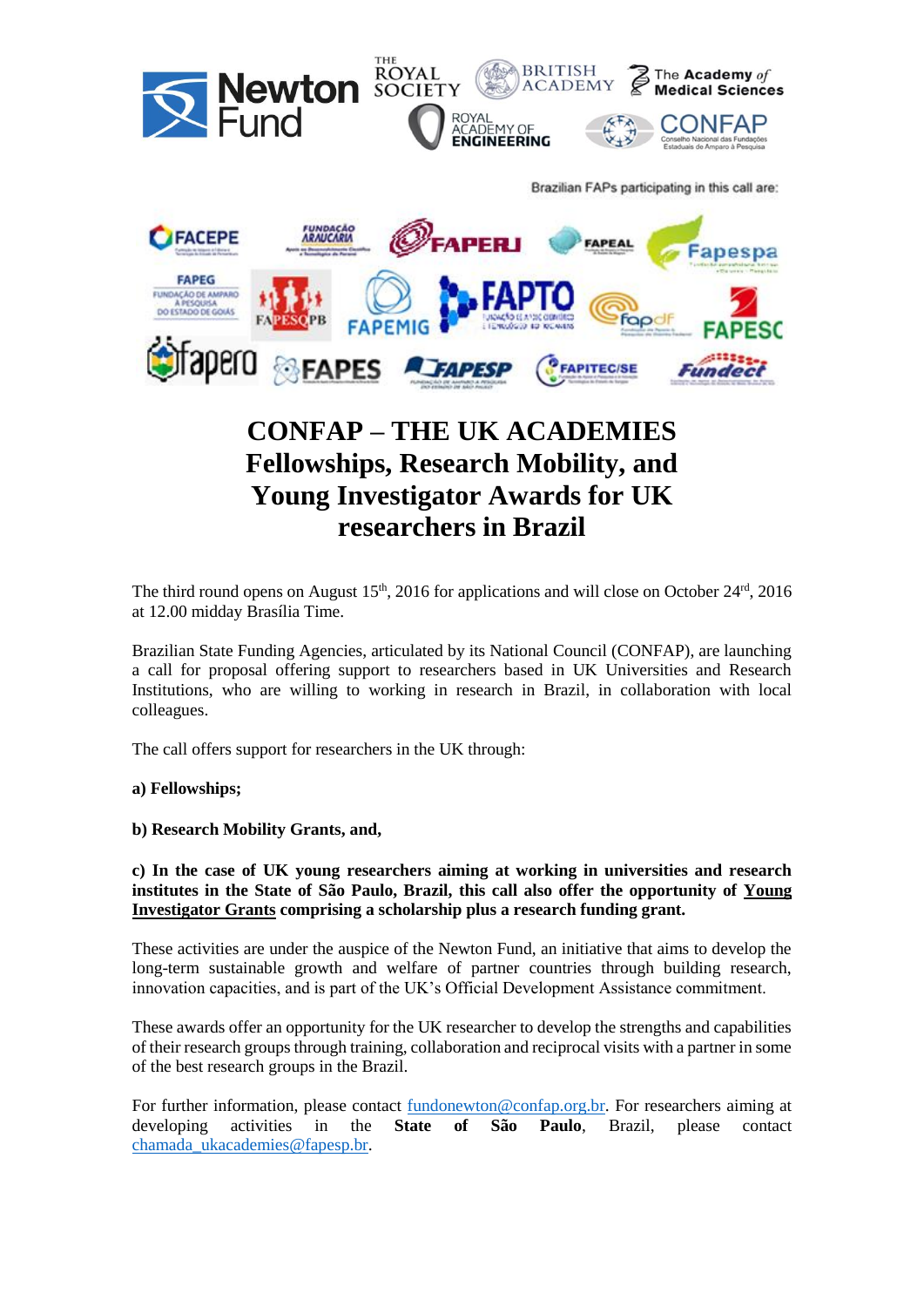



BRITISH

**ACADEMY** 

The Academy of

**Medical Sciences** 

€

## **a) How to apply**

a) For researchers outside the State of São Paulo applications are available at: [http://sigconfap.ledes.net](http://sigconfap.ledes.net/) (**available from 1st of September 2016**).

b) Researchers from the **State of São Paulo**, or Young Investigators from the UK aiming at receiving funds from FAPESP to work in a university or research institute in the state of São Paulo, Brazil, **must send proposals directly to FAPESP**. Please follow the specific guidelines for FAPESP at [http://www.fapesp.br/en/8951.](http://www.fapesp.br/en/8951)

## **2. Eligibility**

- a) The applicants must hold a PhD degree:
- a.1) Young researchers are considered to hold a PhD degree from 2 years to 7 years.

a.2) Senior researchers must hold a PhD degree for over 7 years.

- b) The applicants must have a Brazilian-based collaborator as their co-applicant (host researcher).
- c) The applicants must hold a permanent academic post or postdoctoral fellowship/position in the UK which extends beyond the period of the requested grant;
- d) UK researchers from the natural sciences, engineering, medical sciences (including clinical or patient-oriented research), social sciences and humanities fields, are eligible to apply for support.
- e) **For submissions to FAPESP** the additional criteria hold, according to the type of support aimed at:

e.1) **Research Fellowships**: the UK researcher must be associated to a FAPESP PI (co-applicant) in charge of an ongoing grant of the following types: Thematic, Young Investigator, or Research, Innovation, and Diffusion of Knowledge Centres. Please note that support will be through FAPESP Visiting Researcher Grants [\(http://www.fapesp.br/en/visiting\)](http://www.fapesp.br/en/visiting)

e.2) **Researcher Mobility**, support will also be through Visiting Researcher Grants [\(http://www.fapesp.br/en/visiting\)](http://www.fapesp.br/en/visiting): there must be a host researcher (co-applicant) in the State of São Paulo, but not necessarily in charge of an ongoing FAPESP grant.

e.3) **Young Investigator Awards**: the UK applicant must have a PhD or equivalent title, an outstanding research track record, and typically 2-5 years post-doctoral experience in a research group in the UK.

## **3. Types of grants**

#### **3.1 Fellowships**

3.1.1 For UK researchers aiming at receiving support from FAPs **outside the state of São Paulo** 

Fellowship support is offered through two categories: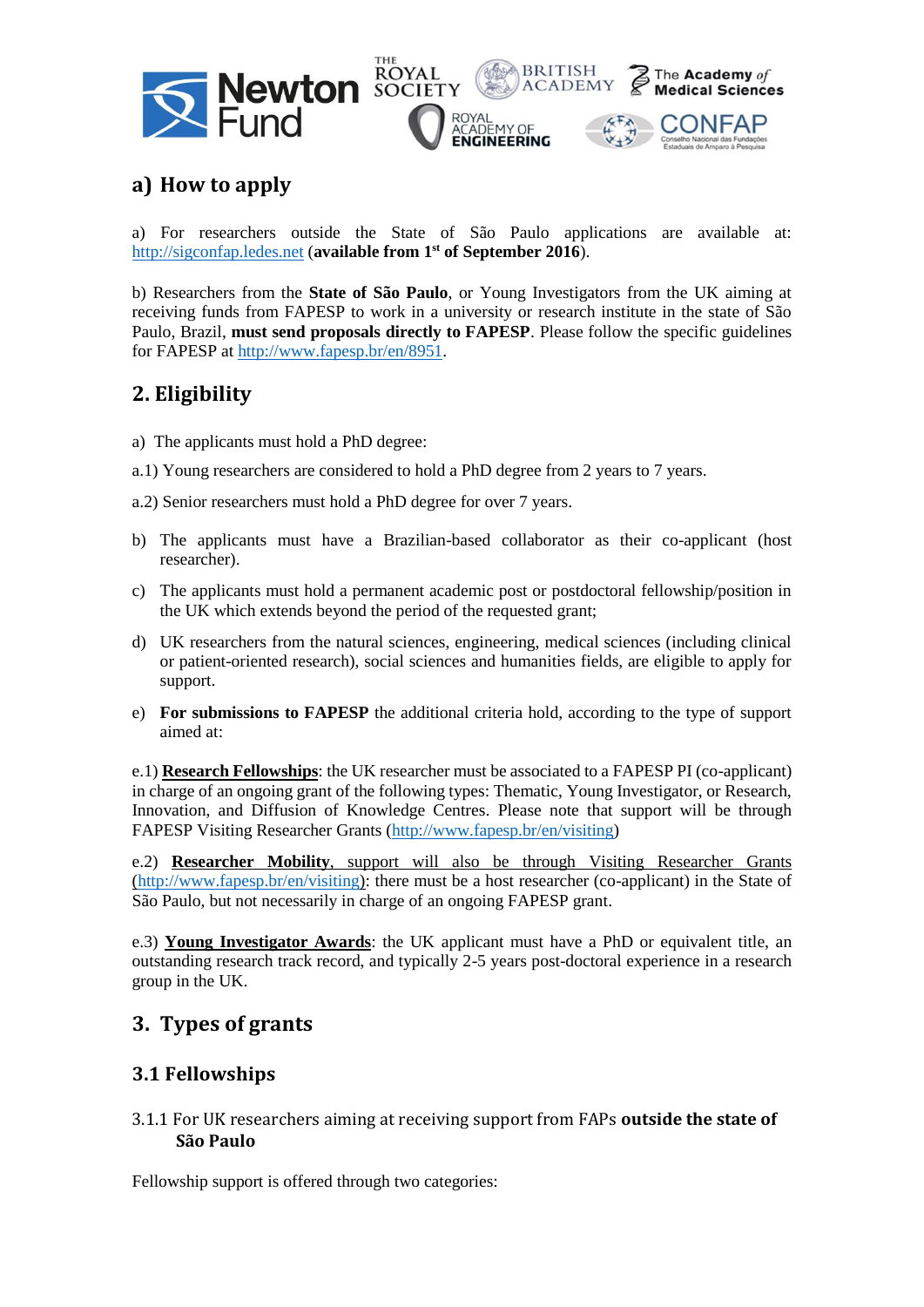





- a) For Young Researchers:
- A monthly scholarship of R\$ 7,000.00
- Airline ticket (round trip and economic class) and health insurance

THI

- Scholarship for one undergraduate student to assist the researcher
- Grant in the amount of R\$ 25,000.00 each six months
- b) For Senior Researchers:
- A monthly scholarship of R\$ 10,000.00
- Airline ticket (round trip and economic class) and health insurance
- Scholarship for one undergraduate student to assist the researcher
- Grant in the amount of R\$ 25,000.00 each six months
- 3.1.2 For UK researchers aiming to receive support from FAPESP, to work in a University or Research Institute **in the State of São Paulo**

In the state of São Paulo fellowship support is offered through **FAPESP Visiting Researcher Grant** and as mentioned**,** the UK researcher must be associated to a FAPESP PI (co-applicant) **in charge of an ongoing grant** of the following types: Thematic, Young Investigator, or Research, Innovation, and Diffusion of Knowledge Centres (more details at [http://www.fapesp.br/en/visiting\)](http://www.fapesp.br/en/visiting):

- A monthly scholarship with value ranging from R\$ 10.360,20 (Young Researcher) to R\$ 15.400,50 (Full Professor). The level of payment is to be suggested by the host investigator and confirmed by FAPESP upon merit review.
- Airline ticket and health insurance.
- Scholarship for one undergraduate student to assist the researcher.
- Grant to the host PI with whom the visitor will be associated: the host PI may request FAPESP supplementary funds up to R\$ 25.000 for every six months of stay of the visitor. These funds are to be used for research related expenses with to consumables, services, and travel.

#### **3.2 Research Mobility support**

3.2.1 For UK researchers aiming at receiving support from FAPs **outside the state of São Paulo** 

Two types of mission can be considered: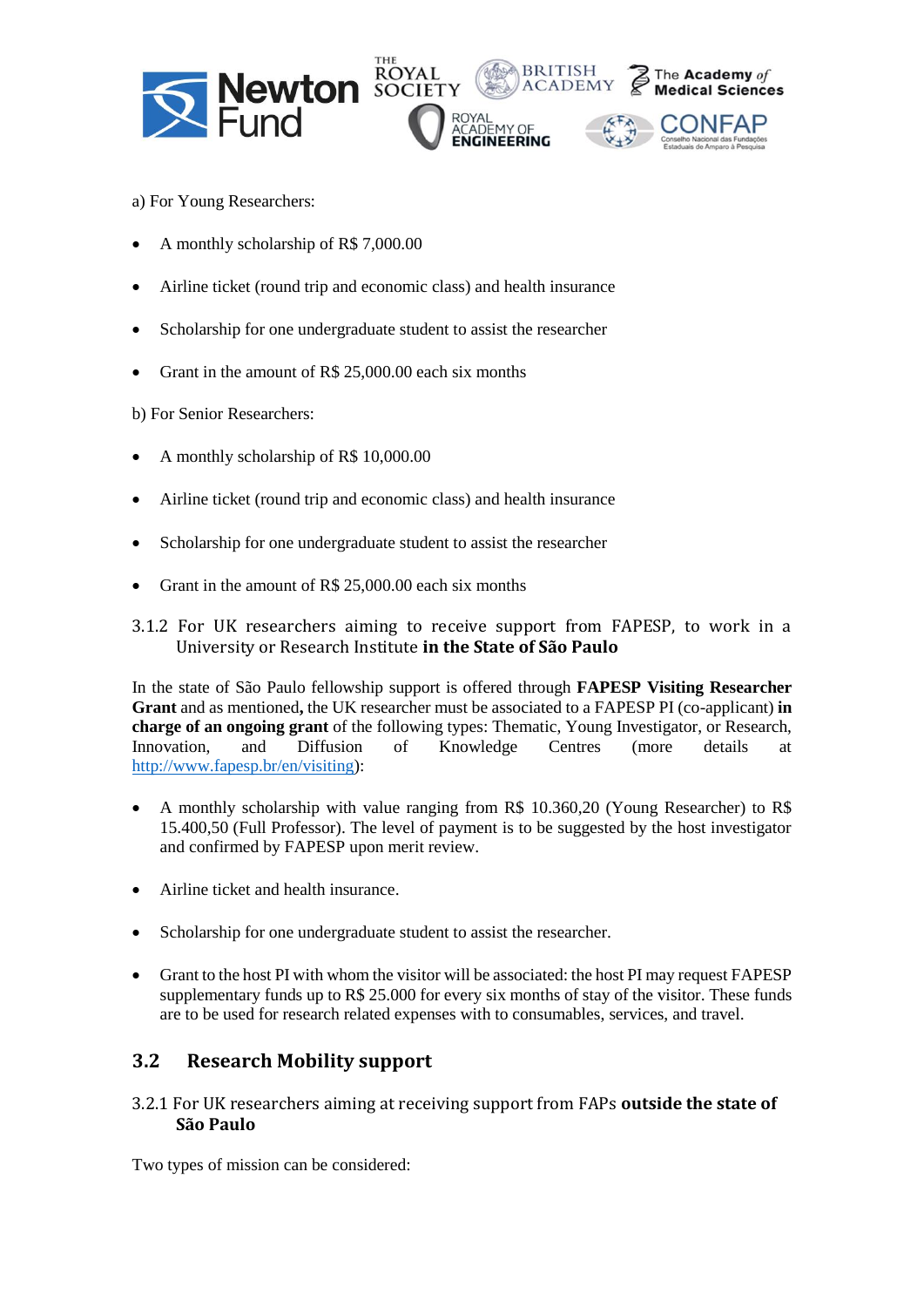





- a) Mission up to fifteen days:
- Airline ticket (round trip and economic class) and health insurance.
- Daily support in a value defined by the State Funding Agencies (FAPs)

b) Mission from sixteen days to three months:

- Airline ticket (round trip and economic class) and health insurance.
- A monthly scholarship in the amount of R\$ 7.000 monthly.
- 3.2.2 For UK researchers aiming to receive support from FAPESP, to work in a University or Research Institute **in the State of São Paulo**

Two types of mission can be considered:

a) Mission from seven days to up to one month:

- Airline ticket and health insurance.
- Daily support to be paid according to FAPESP´s per diem table of values.

b) Mission from one month to twelve months

- Airline ticket and health insurance.
- A monthly scholarship with value ranging from R\$ 10.360,20 (Young Researcher) to R\$ 15.400,50 (Full Professor). The level is to be suggested by the host investigator and confirmed by FAPESP upon merit review.

#### **3.3 Young Investigator Award (only for FAPESP applicants)**

In addition to the above, for young investigators from the UK to start a research career in a university or research institution in the State of São Paulo, FAPESP offers, as part of the State of São Paulo side matching funds, an opportunity through its Young Investigator Awards. A FAPESP Young Investigator Award, a 4-year grant, comprises funds for (more details at [http://www.fapesp.br/en/4479\)](http://www.fapesp.br/en/4479):

- Equipment, consumables, services, and travel necessary to the 4-year research project.
- A monthly scholarship for the Young Investigator of R\$ R\$ 7.748,40 (tax-free) to be paid for up to four years or until he/she obtains a permanent position in a university or research institution in the State of São Paulo.
- A quota of scholarships for undergraduate students who will work in parts of the research project (Scientific Initiation) and a quota of MSc and Direct Doctorate scholarships for graduate students, to be selected and supervised by the Young Investigator.